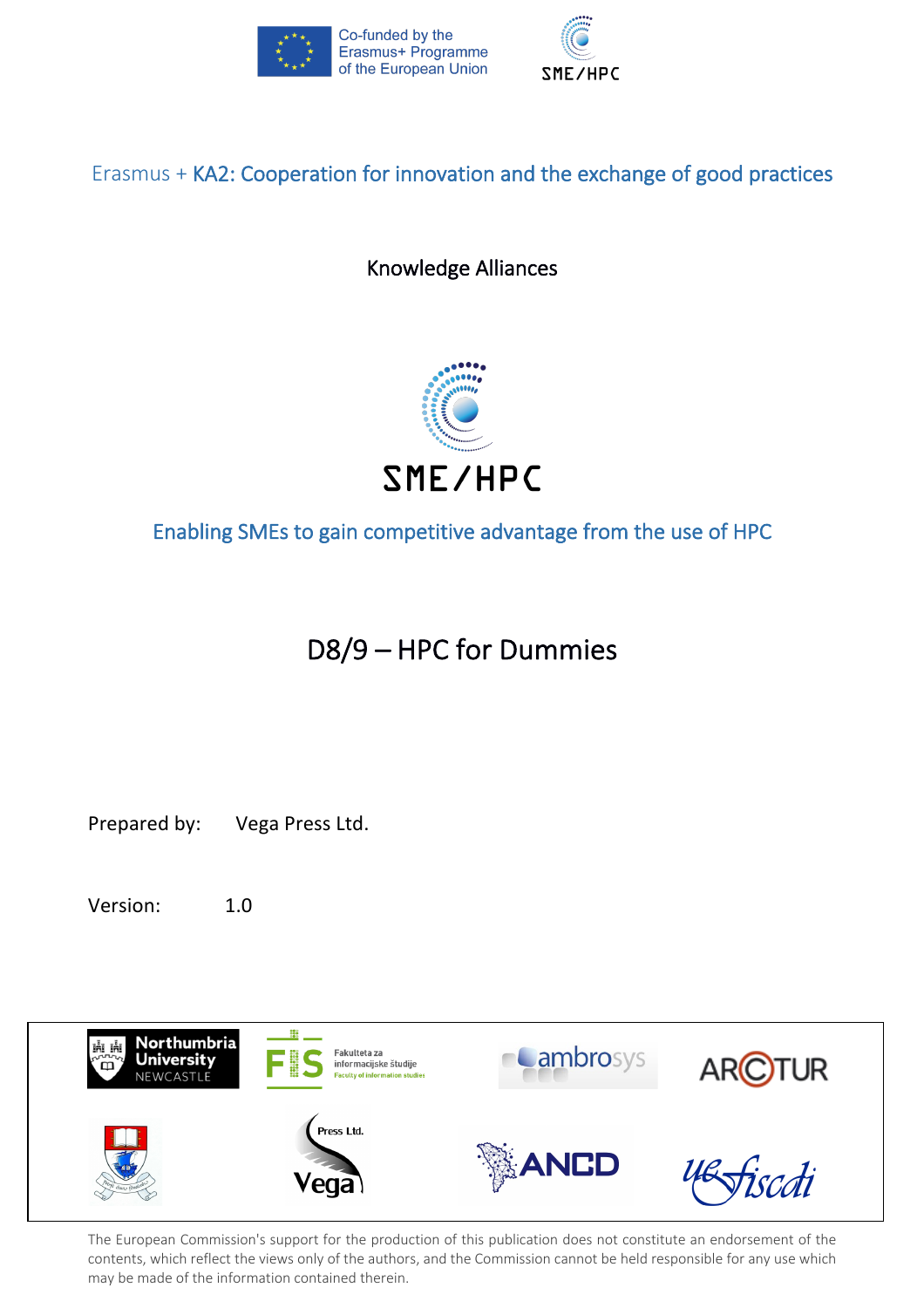



Document reference

| Project Acronym                 | SME/HPC                                        |                     |                           |       |                    |                |  |
|---------------------------------|------------------------------------------------|---------------------|---------------------------|-------|--------------------|----------------|--|
| Project Number                  | 588372-EPP-1-2017-1-IE-EPPKA2-KA               |                     |                           |       |                    |                |  |
| Project URL                     | www.smehpc.eu                                  |                     |                           |       |                    |                |  |
| <b>EU Project Officer</b>       | Silvia.DE-BENEDETTI@ec.europa.eu               |                     |                           |       |                    |                |  |
| Project Coordinator             | Name                                           | Prof. Bill O'Gorman |                           |       | Affiliation        | WIT            |  |
|                                 | Email                                          | wogorman@wit.ie     |                           | Phone |                    | +353.872429537 |  |
| <b>Document Name</b>            | <b>Final Region-Specific Action Guidelines</b> |                     |                           |       |                    |                |  |
| Deliverable Number              | D 8/9                                          |                     |                           |       |                    |                |  |
| Type                            |                                                | Report              | <b>Distribution Level</b> |       | Public             |                |  |
| Responsible Author(s)           | Vega Press Ltd.                                |                     |                           |       |                    |                |  |
| Contractual Date of<br>Delivery | October 2020                                   |                     |                           |       |                    |                |  |
| <b>Status</b>                   | Delivered                                      |                     |                           |       |                    |                |  |
| Quality assurance<br>readers    | Doinita Ulinici                                |                     |                           |       | Sergio Botelho Jr. |                |  |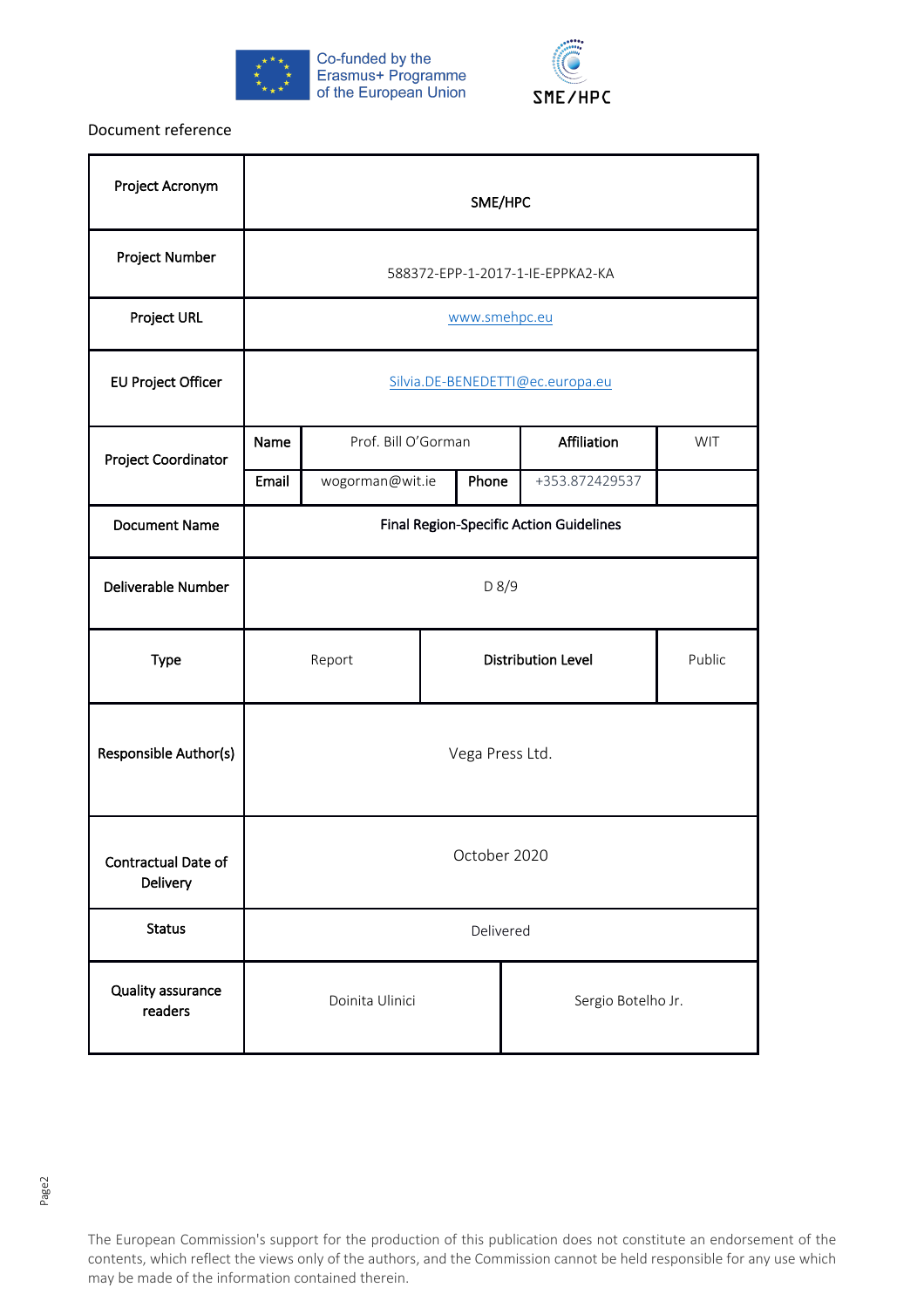



# Version Date Status Author (Unit) Description 0.1 13.10.2020 Template Arctur, FIS SME/HPC platform questionnaire for HEI and SMEs 13.101.2020 | Template | UEFISCDI 15.10.2020 | Template | NARD 29.10.2020 | Template | WIT 30.10.2020 FINAL All partners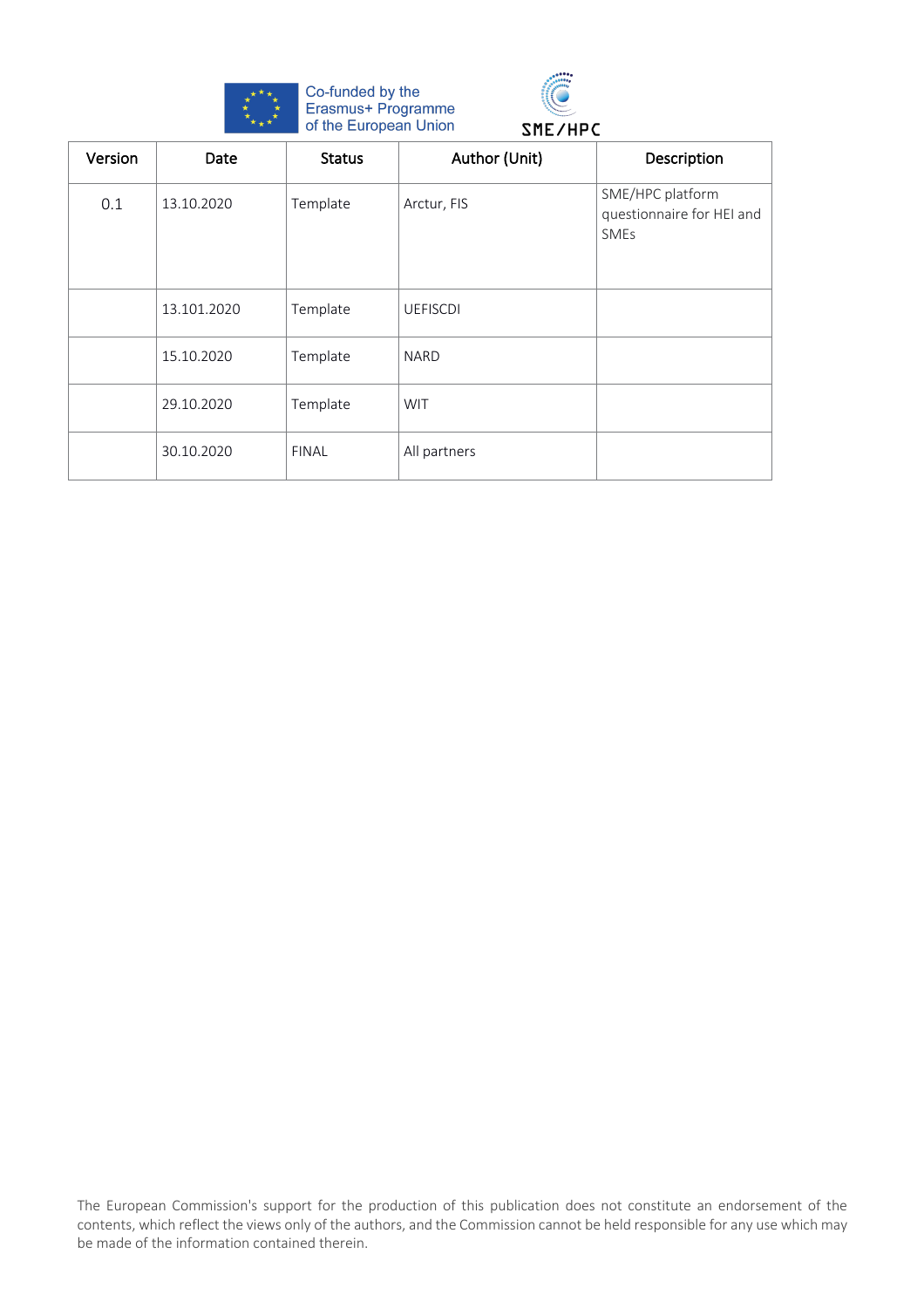



### Table of Contents

| 3. Questions / Answers for SMEs: to assess the maturity level for the usage of HPC services and |  |
|-------------------------------------------------------------------------------------------------|--|
| 4. Questions / Answers for HEIs: to assess the maturity level for the usage of HPC services and |  |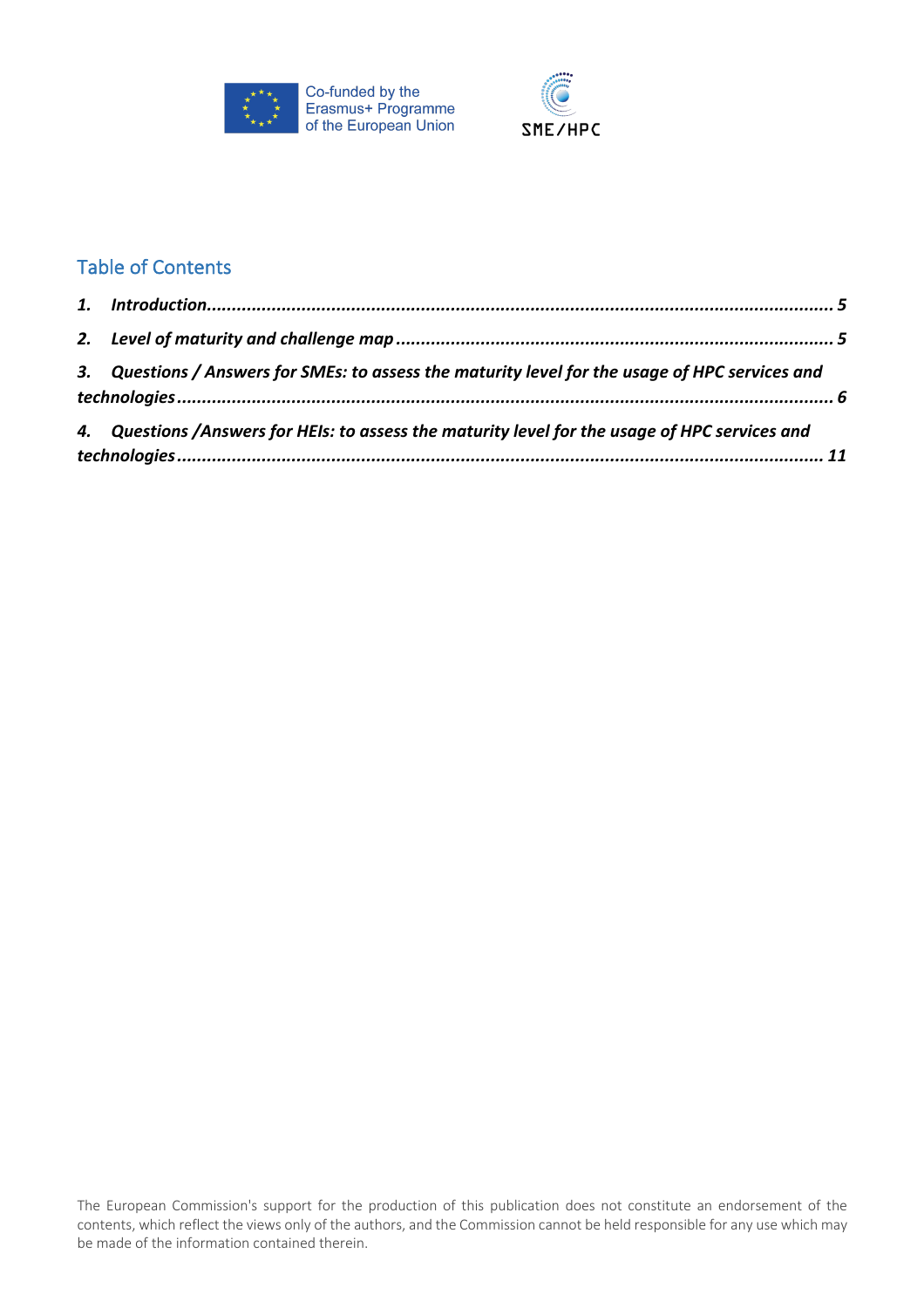



### 1. Introduction

The HPC for Dummies online platform is an additional tool within the project's website (https://www.smehpc.eu/) and will be used for both dissemination and exploitation purposes, as well as contribute to the project repository. This tool will support both HEIs and SMEs to evaluate their respective levels of preparedness and potential mutual engagement, through carefully designed questionnaires catered to specific needs of both type of institutions.

The results of the questionnaires will help understand each institution's HPC maturity level and provide a challenge map with actual data on HPC landscape in the region as well as propose steps to take next in order to establish a HEI-SME collaboration.

### 2. Level of maturity and challenge map

The HEI and SMEs questionnaire were developed in a form of closed ended questions. Each question and the subsequent answers identify the perspective of how the HEIs and SMEs fit into the maturity level of an institution.

There are three levels of maturity (Low, Medium and High), which correspond to different actions that the organizations have to proceed:

**Low** – if the maturity level is **low**, the institution should contact the **SME/HPC team** on the following email: sme.hpc@fis.unm.si. The institution will get access to **HPC knowledge** to both young researchers and entrepreneurs as future HPC practitioners, hence with the need to stay up-to-date with the **current trends in HPC** or to learn about them.

**Medium** - if the maturity level is **medium**, the institution should access the **InnoHPC LAB** (https://innohpclab.fis.unm.si/) to seek new business opportunities. InnoHPC LAB is a multi-purpose platform, which provides tools to encourage development of **transnational linkages** between innovation actors, leading to transnational clusters. Through this platform, the o institutions **can gain transnational access to HPC infrastructure** and boost their innovative process through simulations of business processes, manufacturing or services.

**High** - if the maturity level is **high**, the institution should access the **Fortissimo** project webpage (https://www.fortissimo-project.eu/). The platform provides **one-stop, pay-per-use, on-demand access to advanced simulation**, modelling and data analytics resources including software, hardware and expertise. Additionally, the organizations can access the **KnowING IPR** (https://knowingipr.fis.unm.si/) institutional platform (*supported by online platform*), where different stakeholders will be able to **retrieve information on importance of technology transfer, IP protection, opportunities arising from IP protection and on tools to properly manage own IP**.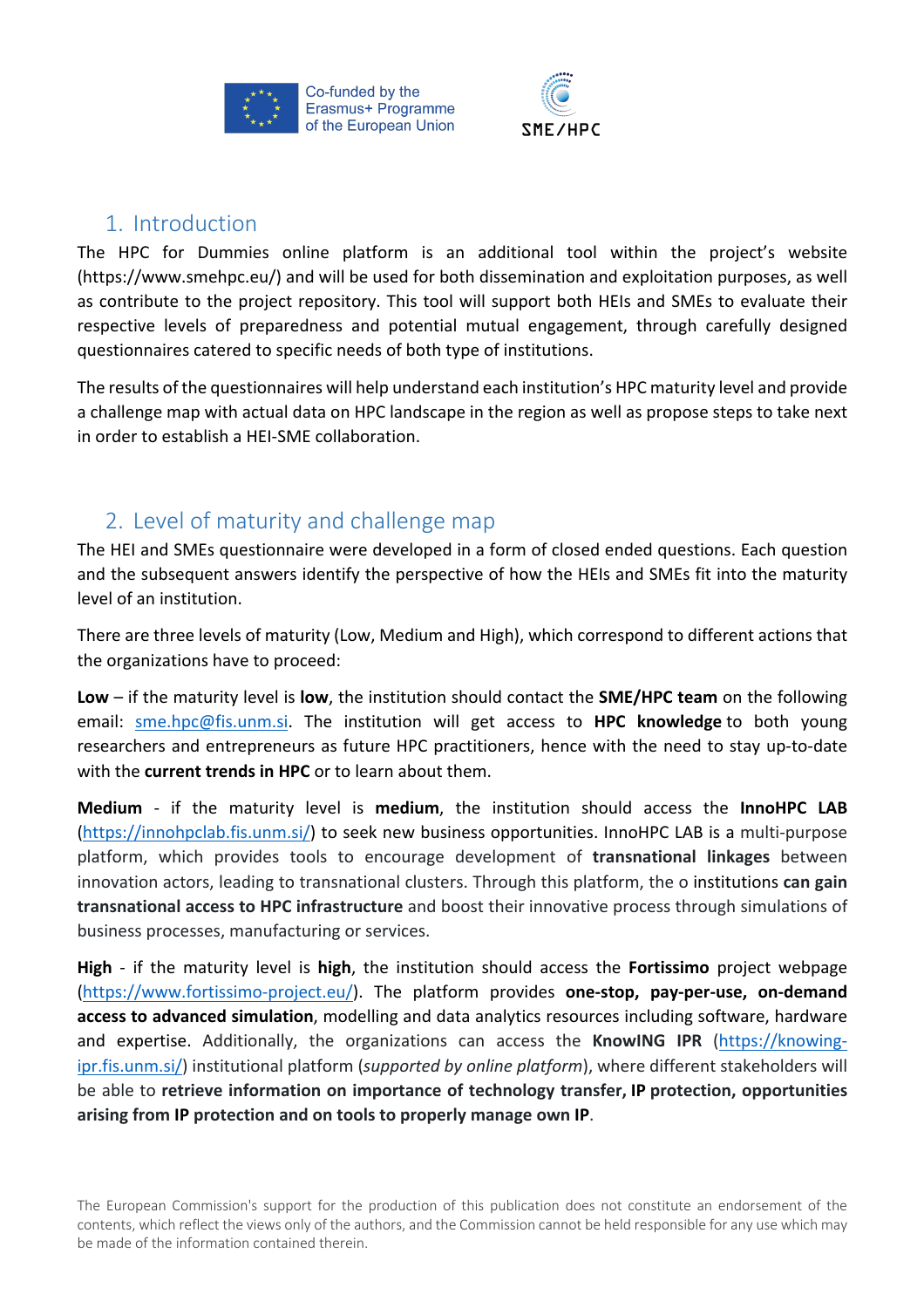



## 3. Questions / Answers for SMEs: to assess the maturity level for the usage of HPC services and technologies

#### 1. What is your current level of HPC environment knowledge?

High Performance Computing (HPC) or Supercomputing is term used for using of systems with massive numbers of processors and parallel processing for solving complex computational problems. HPC environment consists of hardware, software employing parallel computational techniques and administration of those systems. Terms for HPC includes **Distributed or Cloud Computing** where hundreds or thousands of computers are distributed across a network, **Computer clusters and Supercomputers are also terms used.**

| A. None         | I have heard of cloud computing or computer clusters in general media but I know nothing or very<br>little, and my company has never used any, to my knowledge. |
|-----------------|-----------------------------------------------------------------------------------------------------------------------------------------------------------------|
| <b>B.</b> Basic | I have basic knowledge of HPC environment, and I understand the difference between cloud<br>computing and HPC.                                                  |
|                 | I have a very good knowledge of HPC environment, and understand terms such as MPI and OpenMP<br>Advanced and the differences.                                   |

### 2. Describe the present state of computing infrastructure available in your region? Attribute: **Infrastructure**

Prior to advanced internet connections, most computing was carried out in company premises. However, with advanced high bandwidth internet, computer simulation and computation can be carried out off site in HPC Centres or use cloud resources. There are different service models available: *Software as a Service (SaaS); Platform as a Service (PaaS); Infrastructure as a Service (IaaS).*

| A. None                              | The company does not have any computing infrastructure available for simulation in the region/                                                                             |
|--------------------------------------|----------------------------------------------------------------------------------------------------------------------------------------------------------------------------|
| <b>B.</b> In-house<br>infrastructure | The company is using in-house infrastructure for simulations.                                                                                                              |
| <b>B. laaS or Paas</b>               | The company is renting the compute power with different service level (laaS or PaaS) from a third<br>party. However, the Simulation Software is not included in a service. |
| C. SaaS                              | The company is renting the compute power together with the Simulation Software from third<br>parties.                                                                      |
| <b>Combination</b>                   | This scenario is a combination of the own infrastructure usage and laaS, PaaS or SaaS service<br>models.                                                                   |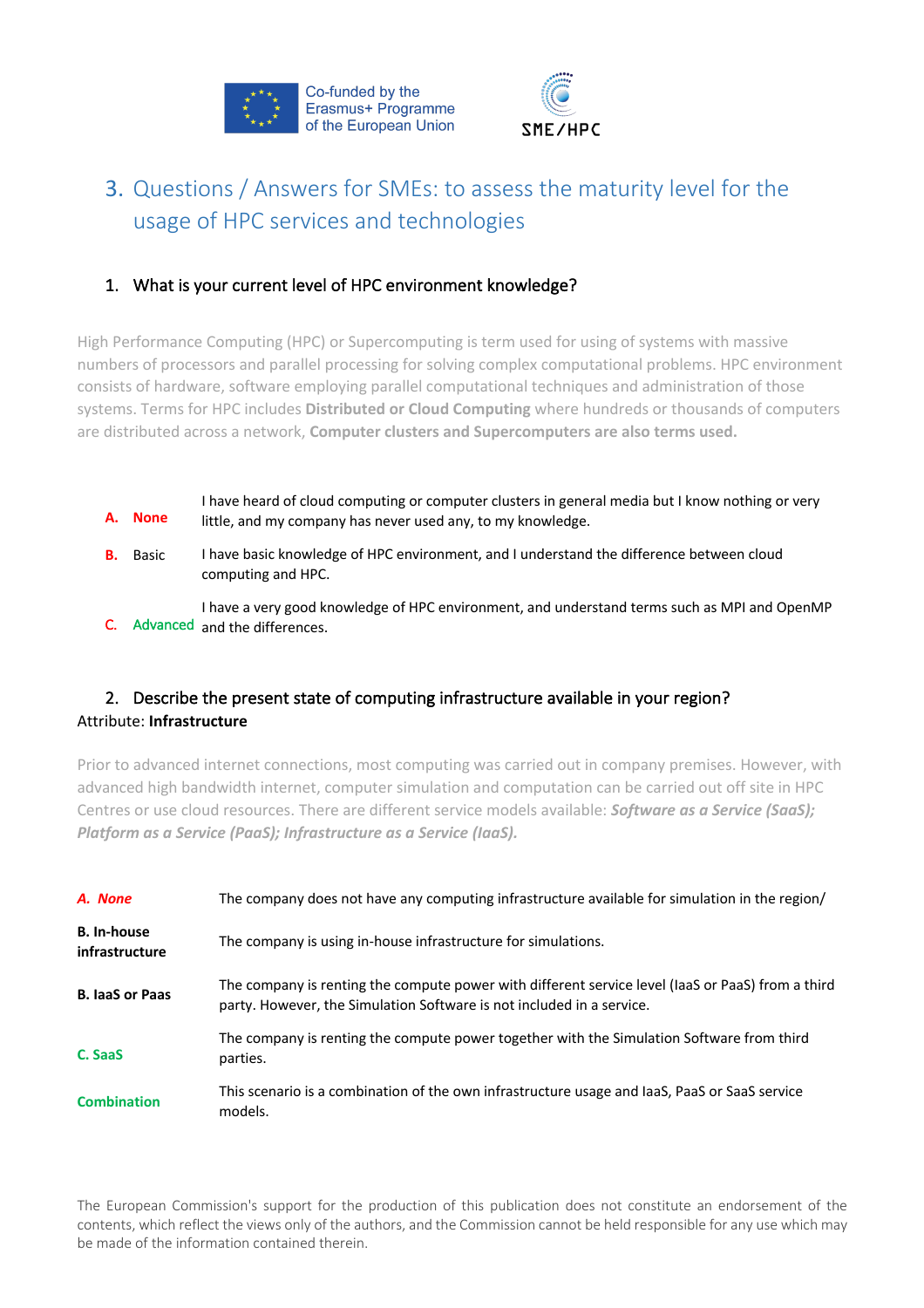



#### 3. How would you rate the applicability of advanced technologies (for simulations) in your sector?

| А. | <b>Not</b><br>applicable  | The company believes that advanced technologies are not directly applicable in the sector. There<br>is a lack of theoretical or practical foundation, software and tools.                                                                                                                                                                               |
|----|---------------------------|---------------------------------------------------------------------------------------------------------------------------------------------------------------------------------------------------------------------------------------------------------------------------------------------------------------------------------------------------------|
| В. | Applicable                | Advanced technologies are applicable in this sector. Many companies apply simulation with some<br>success. Results from simulation are acceptable and may yield benefits (such as costs savings,<br>faster development, etc.), and there are software tools and procedures available.                                                                   |
|    | <b>Great</b><br>potential | Advanced technologies are applied successfully and has demonstrated high economic benefits.<br>Software and procedures are well established, there is long tradition in using simulations in the<br>sector. It is accepted that by using simulation the company can significantly reduce development<br>times, realize major costs savings, or similar. |

#### 4. Describe your level of knowledge on simulation methods and tools. Attribute: **Methods & Tools**

By simulation we mean the main computational tasks that are important for your business. In some cases, it may also be described as data analysis, prediction or in some other way.

In this question we would like you to assess the company's knowledge of the main methods and tools that are used in your sector or application area. Example of tools and methods include mathematical methods like Finite Volume, Finite Elements Analysis, Computational Fluid Dynamics etc.,. In data processing examples include Map Reduce, Deep learning. The tools may also be software libraries or packages, or middleware such as Hadoop.

- **A. None** The company does not have any knowledge and no knowledge of external expertise.
- **B.** Basic We possess basic knowledge, but tend to depend on services from external experts.
- **C.** *Advanced* The company has extensive knowledge of the methods and tools used in our application area.

#### 5. How important is real time simulation and data processing for your company?

Where the simulation needs a lot of interaction with the expert while running it, the bandwidth of the internet connection becomes of vital importance, and any latency that occurs that could affect the simulation process. So, if you have any interaction during the simulation, do you need a response within seconds, minutes or hours?

#### **A. Not important** No interaction with user needed while simulation running. Latency is not an issue

**B.** Normal Limited interaction during the simulation run or response within 10 mins is acceptable.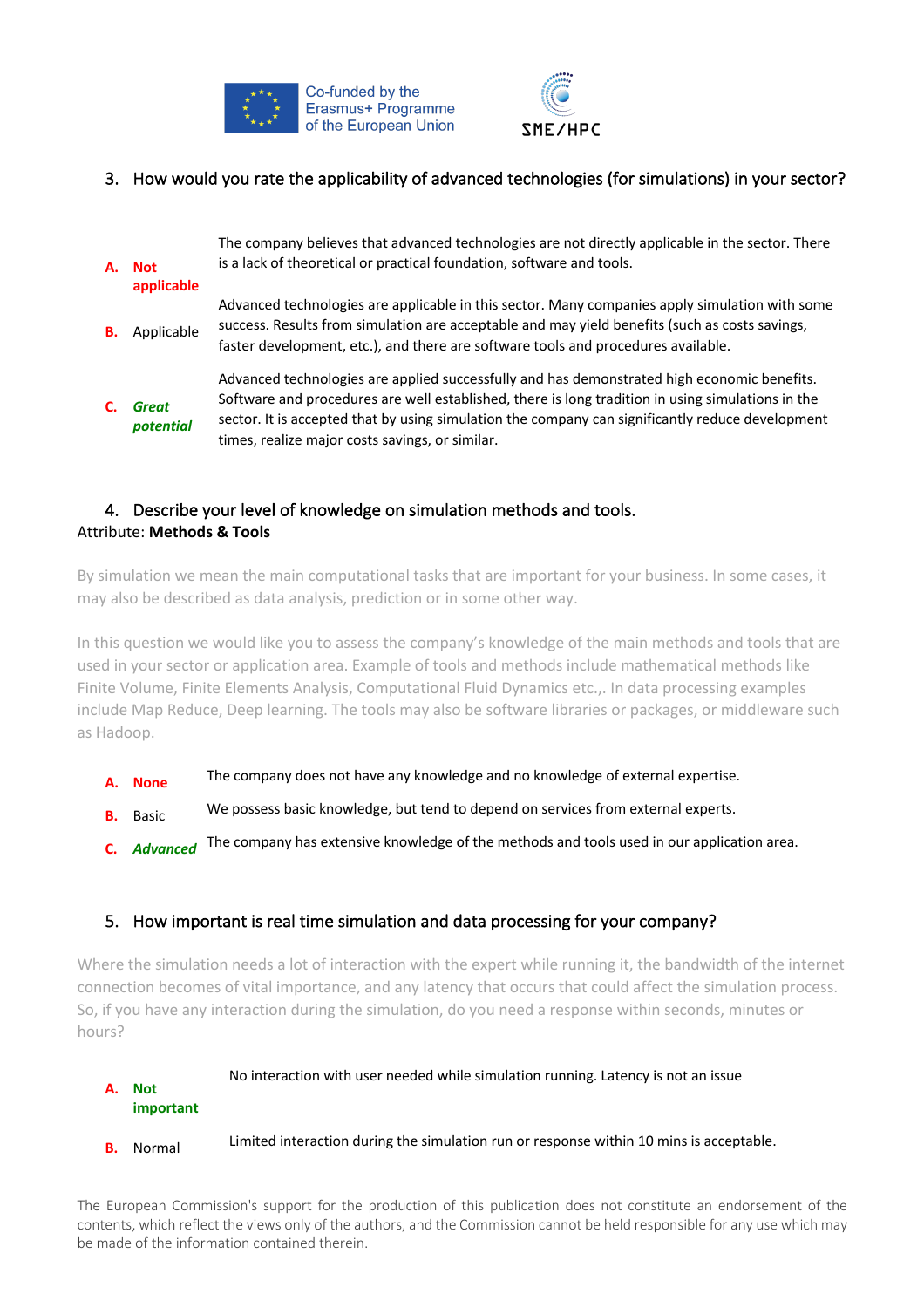



**C. Very important** A lot of interaction during the simulation verifying or directing the progression of the simulation requiring immediate response times within 1 second

### 6. How important is the simulation duration for you? (i.e. time between start and end of each iteration)?

HPC Centres offer access to additional compute power when needed, which can speed up the process and secure results sooner when time is a critical factor. This question is focused on the Importance of the duration of the simulation,

- **A. Not important** The results of simulation are important but not time critical
- **B.** Normal Time for every simulation iteration is a factor to consider, and speeding up the process is useful
- **C. Very important** Duration is critical – ie there is limited time in which to secure the results, and if appropriate, carry out iterations for example: weather forecasting.

#### 7. How often do you perform the simulations?

If your organisation is carrying out computing simulations, you may have already invested in an in-house computing environment. As the company grows in the future, e.g. in terms of the scale of production or the amount of data being processed, you may require faster computing simulations.

You will have the opportunity to make a decision as to buy or outsource all or some of your computing simulations to an external agency or use the 'cloud'.

This question asks you to estimate the frequency of potential simulation requests you may generate in one year.

#### Never performed computing simulations and do not see any added value in the upcoming

- **A. Never** year.
- **B.** Rarely Have occasional need
- **C.** *Monthly* Tend to require monthly
	- *Weekly* At least once a week
		- *Daily* Most days
- 8. Rate the importance of the simulation and data processing for your company.

| A. Not<br>important | We don't use simulations and data processing in our business processes.    |
|---------------------|----------------------------------------------------------------------------|
|                     | Simulations make it easier or more cost-effective to develop new products. |
| <b>B.</b> Some      |                                                                            |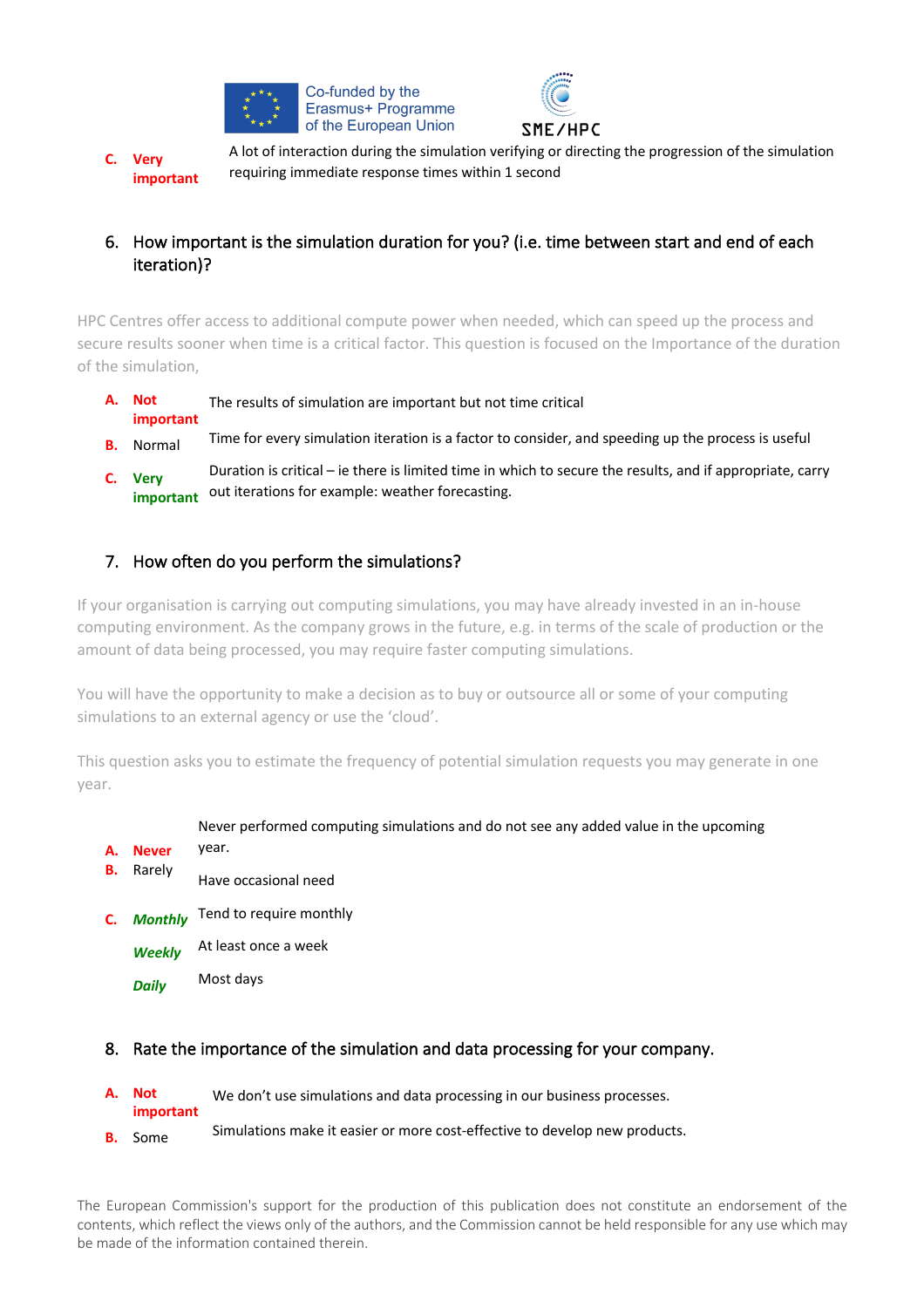

**C.** *High* We can't develop new products without access to simulations.

#### 9. How likely is that your company would rent Hardware & Software instead of buying it? Attribute: **BMI - Purchase Policy**

Renting or buying Hardware & Software depends on the company's needs and requires understanding the technology and calculating the financial aspects of the options, and the Return on Investment (RoI).

Renting, which includes buying cloud-based solutions (IaaS–PaaS-SaaS), requires much smaller upfront cost, short-term commitment and enables a company to keep up with their competitors without draining their financial resources. The services are more flexible in turning them on/off when needed and expanding significantly as required, offering vast scalability and potentially lower storage costs

Buying hardware/software (on premises) gives the company control and flexibility, may overcome any internet connectivity issues, and mitigates external security risks, should either be an issue.

There is also a 'hybrid' solution, which leverages the best of both ownership and cloud-based solutions.

- **A. Not very likely** Company owns their equipment (hardware) and software (or licenses), and there is a team for maintaining it.
- **B.** Possibly Company uses a hybrid (mixed) solution of renting and buying hardware and software, for example to meet additional need, and provide 'burst' capacity or for special one-off simulations.
- **C.** *Very likely* Company willing to rent solutions, including computing equipment and software.

#### 10. Quantify your company's investments in **Research & Development** (R&D) and Innovation. Attribute: **R&D and Innovation**

Research & Development expenditure refers to any expenditure that seeks to develop, design and enhance the company's products, services, technologies or processes. R&D allows a company to come up with innovative new products or features that increase market share.

#### To quantify a company's investments in R&D and Innovations, choose from the following options.

**A. less than 5%**

- **B.** between 5% to 10% of Company Turnover
- **C.** *more than 10%*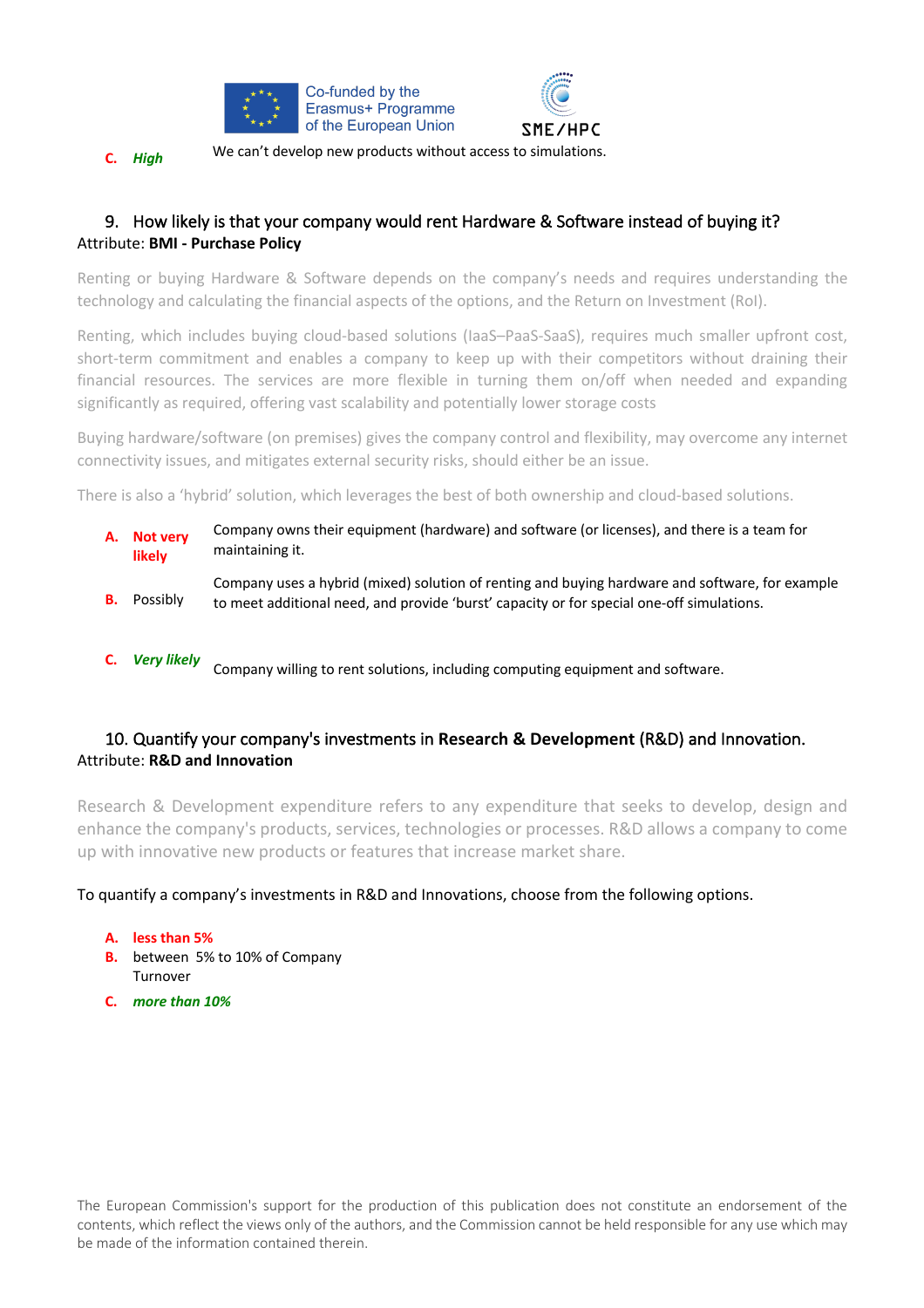



#### 11. How confident are you with HPC provider from your region? Attribute: **HPC provider**

As mentioned earlier, trust and confidentiality can be critical factors in deciding whether to use the services of an HPC Centre. Most HPC Centres have security standards and data governing procedures in relation to administering data transfer, storage and backup, which you may wish to review. Furthermore, a suitable None Disclosure Agreement (NDA) can be put in place to govern and guide the data management policy between the HPC provider and client. The question here is to establish the confidence in the HPC provider.

| A. Don't trust        | Consider your data to be at risk                                                                             |
|-----------------------|--------------------------------------------------------------------------------------------------------------|
| B. Acceptable<br>risk | Consider that there are measures in place, but may not be full-proof                                         |
| C. Trust              | Trust the HPC provider to protect your data or the data are not highly confidential, so it doesn't<br>matter |

#### 12. How confident are you that your Telecom services provider will deal with your data in a trustworthy manner?

When accessing the Internet through any Telecom Service Provider, all the exchanged Data/ Information will be available to the Service Provider. How confident are you that no-one will access your data?

**A. Don't trust** Consider your data to be at risk **B.** Acceptable Consider that there are measures in place, but may not be full-proof risk **C. Trust** Trust the telecom provider to protect your data or the data are not highly confidential, so it doesn't matter

#### Maturity Level (readiness for HPC):

Most Answers A: Low

Most Answers B: Medium

Most Answers C: HIGH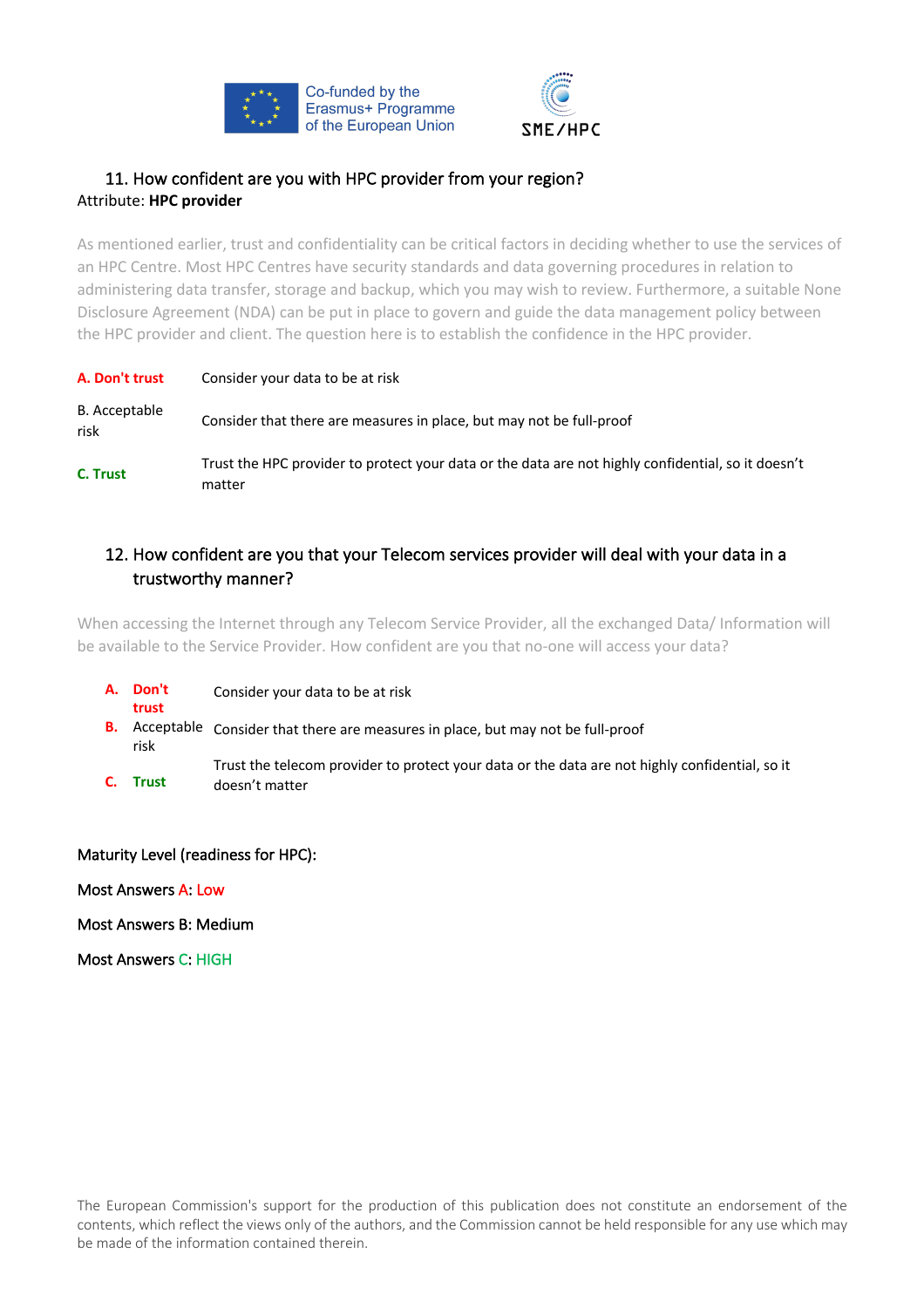



### 4. Questions /Answers for HEIs: to assess the maturity level for the usage of HPC services and technologies

- 1. **Is there an institute/department/working group dedicated to HPC at your institution?**
- **D. Not applicable** The HEI does not have an institute/department/working group dedicated to HPC
- **E.** Applicable The HEI has one institute/department/working group dedicated to HPC
- **F.** *Great potential* The HEI has more than one institute/department/working group dedicated to HPC

#### 2. **How would you rate the applicability of advanced technologies (for simulations) in the Higher Education Institution?**

- **A. Not applicable** The HEI believes that advanced technologies are not directly applicable in academia. There is a lack of theoretical or practical foundation, software and tools.
- **B.** Applicable Advanced technologies are applicable in academia. Many HEIs apply simulation with some success. Results from simulation are acceptable and may yield benefits (such as costs savings, faster development, etc.), and there are software tools and procedures available.

**C.** *Great potential* Advanced technologies are applied successfully and have demonstrated benefits. Software and procedures are well established, there is long tradition in using simulations in academia. It is accepted that by using simulation HEI can significantly reduce development times, achieve major costs savings, or similar.

- 3. **Rate the importance of the simulation and data processing for your Higher Education Institution.**
- **A. Not important** We don't use simulations and data processing in our academic processes.
- **B.** Some Simulations make it easier or more cost-effective to innovate.
- **C.** *High* We can't have academic success without access to simulations.

#### 4. **How likely is that your Higher Education Institution would rent Hardware & Software instead of buying it?**

Renting or buying Hardware & Software depends on the company's needs and requires understanding the technology and calculating the financial aspects of the options, and the Return on Investment (RoI).

Renting, which includes buying cloud-based solutions (IaaS–PaaS-SaaS), requires much smaller upfront cost, short-term commitment and enables an institution to keep up with their competitors without draining their financial resources. The services are more flexible in turning them on/off when needed and expanding significantly as required, offering vast scalability and potentially lower storage costs

Buying hardware/software (on premises) gives the institution control and flexibility, may overcome any internet connectivity issues, and mitigates external security risks, should either be an issue.

There is also a 'hybrid' solution, which leverages the best of both ownership and cloud-based solutions.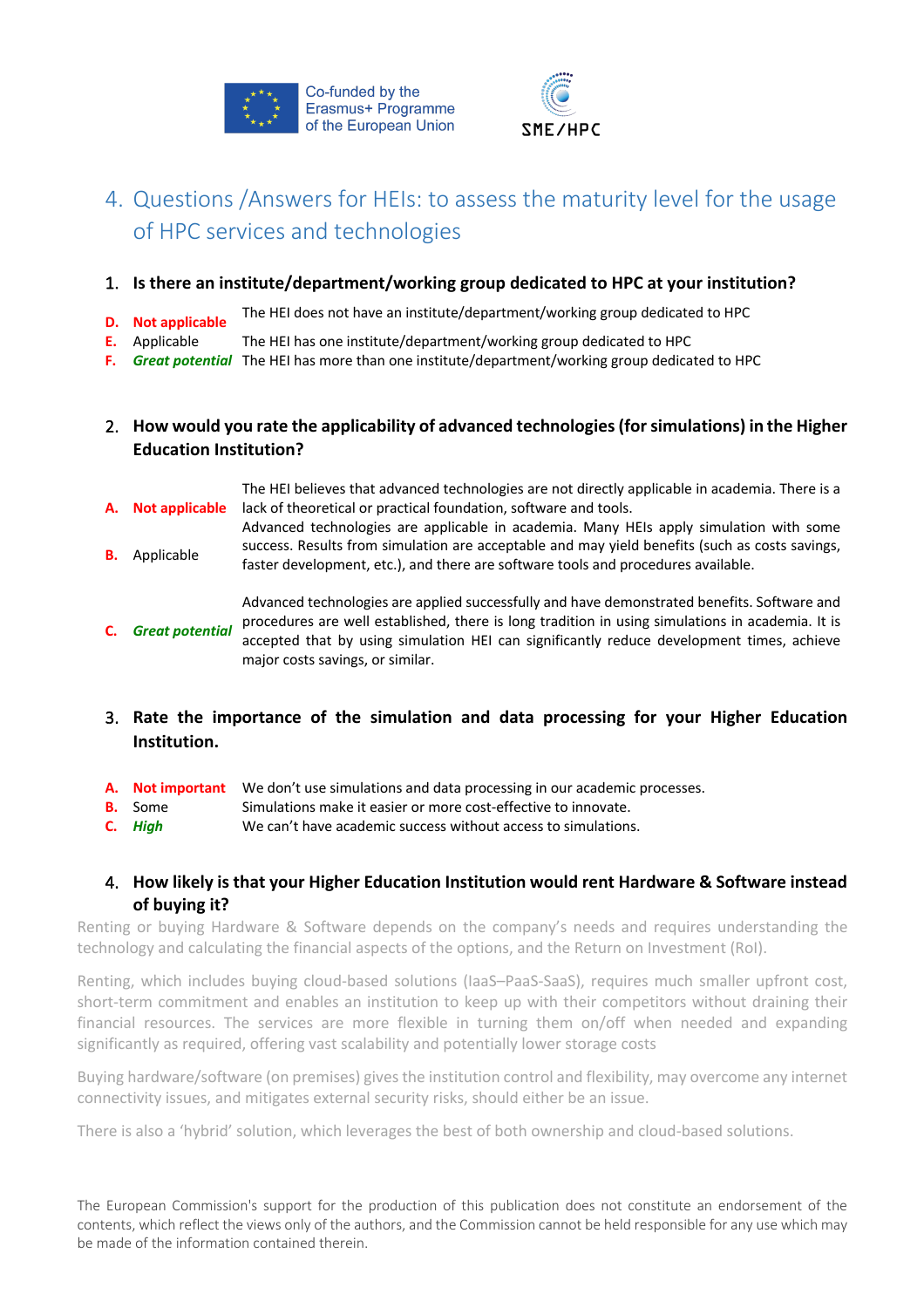



- **A. Not very**  The HEI owns its equipment (hardware) and software (or licenses), and there is a team for **likely** maintaining it.
- **B.** Possibly The HEI uses a hybrid (mixed) solution of renting and buying hardware and software, for example to meet additional need and provide 'burst' capacity or for special one-off simulations.
- **C.** *Very likely* The HEI is willing to rent solutions, including computing equipment and software.

#### 5. **Describe your level of knowledge on simulation methods and tools.**

By simulation we mean the main computational tasks that are important for your business. In some cases, it may also be described as data analysis, prediction or in some other way.

In this question we would like you to assess the institution's knowledge of the main methods and tools that are used in your sector or application area. Example of tools and methods include mathematical methods like Finite Volume, Finite Elements Analysis, Computational Fluid Dynamics etc.,. In data processing examples include Map Reduce, Deep learning. The tools may also be software libraries or packages, or middleware such as Hadoop.

- **A. None** The HEI does not have any knowledge on simulation methods and tools and no knowledge of external expertise.
- **B.** Basic We possess basic knowledge, but tend to depend on services from external experts.
- **C.** *Advanced* The HEI has extensive knowledge of the methods and tools used in our application area.

#### 6. **How important is real time simulation and data processing for your institution?**

Where the simulation needs a lot of interaction with the expert while running it, the bandwidth of the internet connection becomes of vital importance, and any latency that occurs could affect the simulation process. So, if you have any interaction during the simulation, do you need a response within seconds, minutes or hours?

- **A. Not important** No interaction with user needed while simulation running. Latency is not an issue.
- **B.** Normal Limited interaction during the simulation run or response within 10 mins is acceptable.
- **C. Very important** A lot of interaction during the simulation verifying or directing the progression of the simulation requiring immediate response times within 1 second

#### 7. **How important is the simulation duration for you? (i.e. time between start and end of each iteration)?**

HPC Centres offer access to additional compute power when needed, which can speed up the process and secure results sooner when time is a critical factor. This question is focused on the Importance of the duration of the simulation,

- **A. Not important** The results of simulation are important but not time critical
- **B.** Normal Time for every simulation iteration is a factor to consider, and speeding up the process is useful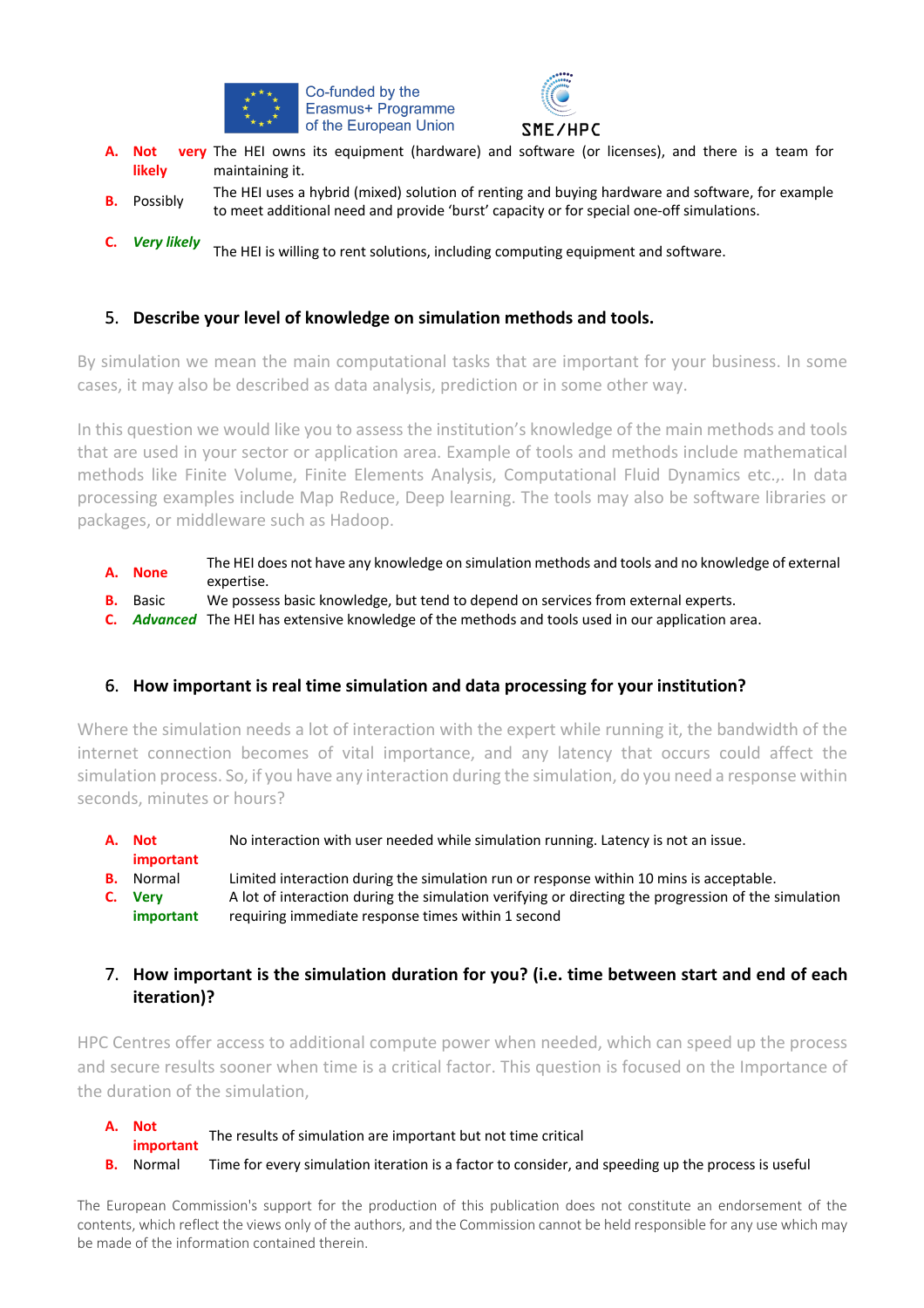



**C. Very important** out iterations for example: weather forecasting. Duration is critical – ie there is limited time in which to secure the results, and if appropriate, carry

#### 8. **How often do you perform the simulations?**

If your institution is carrying out computing simulations, you may have already invested in an in-house computing environment. As the Institution grows in the future, e.g. in terms of the scale of production or the amount of data being processed, you may require faster computing simulations.

You will have the opportunity to make a decision as to buy or outsource all or some of your computing simulations to an external agency or use the 'cloud'.

This question asks you to estimate the frequency of potential simulation requests you may generate in one year.

- **A. Never** Never performed computing simulations and do not see any added value in the upcoming year.
- **B.** Rarely Have occasional need
- **C.** *Monthly* Tend to require monthly *Weekly* At least once a week
	- *Daily* Most days

#### 9. **Quantify your HEI's investments in Research & Development (R&D) and Innovation.**

Research & Development expenditure refers to any expenditure that seeks to develop, design and enhance the HEI's products, services, technologies or processes. R&D allows to come up with innovative new products or features that increase market share.

To quantify institutions' investments in R&D and Innovations, choose from the following options.

- **A. Less than** 5%
- **B.** Between 5% to 10%
- **C.** *More than* 10%

#### 10. **What is your current level of HPC environment knowledge?**

High Performance Computing (HPC) or Supercomputing is a term used for the using of systems with massive numbers of processors and parallel processing for solving complex computational problems. HPC environment consists of hardware, software employing parallel computational techniques and administration of those systems. Terms for HPC includes **Distributed or Cloud Computing** where hundreds or thousands of computers are distributed across a network; **Computer clusters and Supercomputers** are also terms used**.**

**A. None** I have heard of cloud computing or computer clusters in general media but I know nothing or very little, and my institution has never used any, to my knowledge.